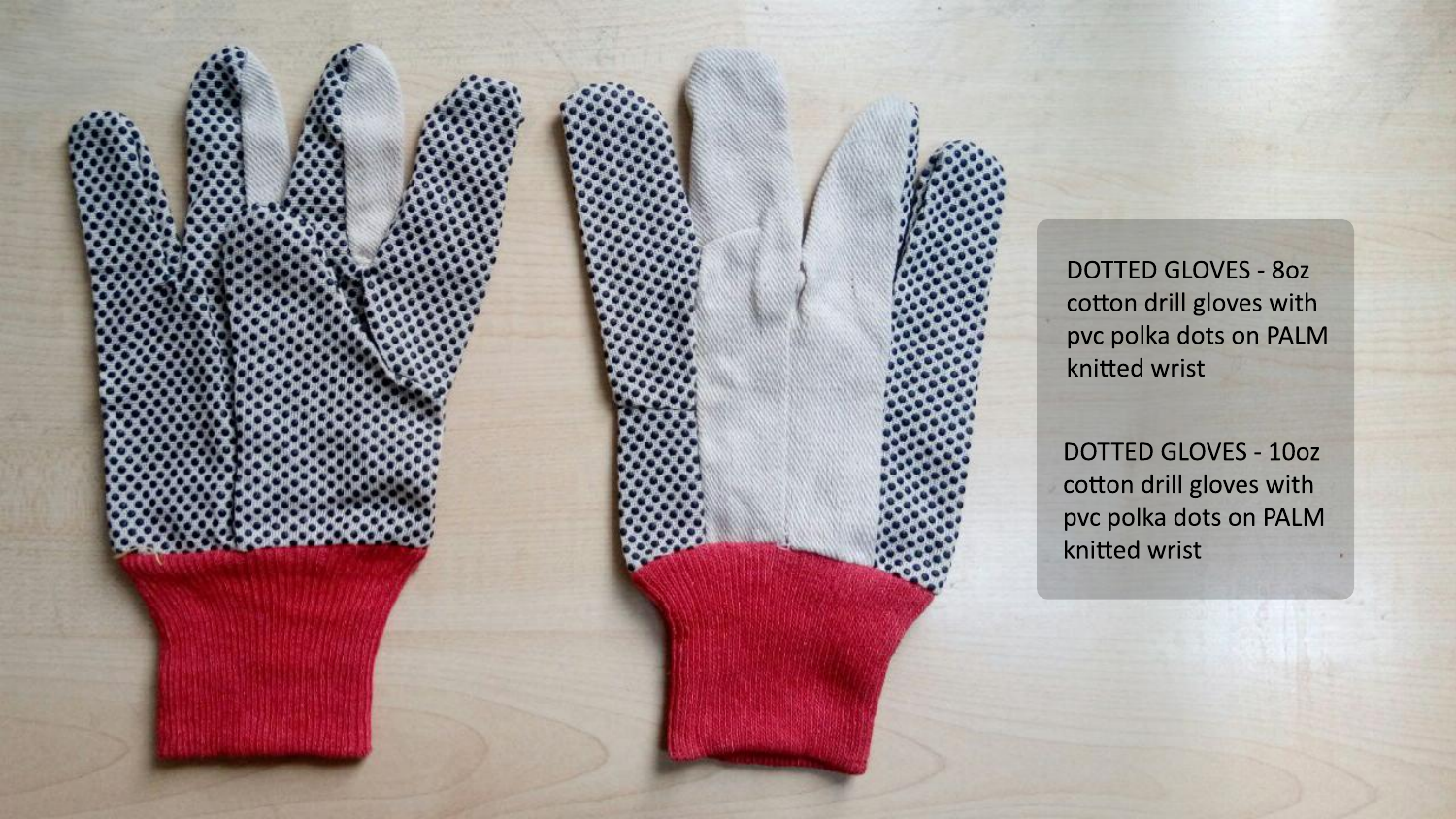SPECIFICATION: YELLOW RIGGER GLOVES WITH YELLOW FABRIC ON BACK & CUFF



SAFETY GLOVES BRAND: R-TECH MADE IN PAKISTAN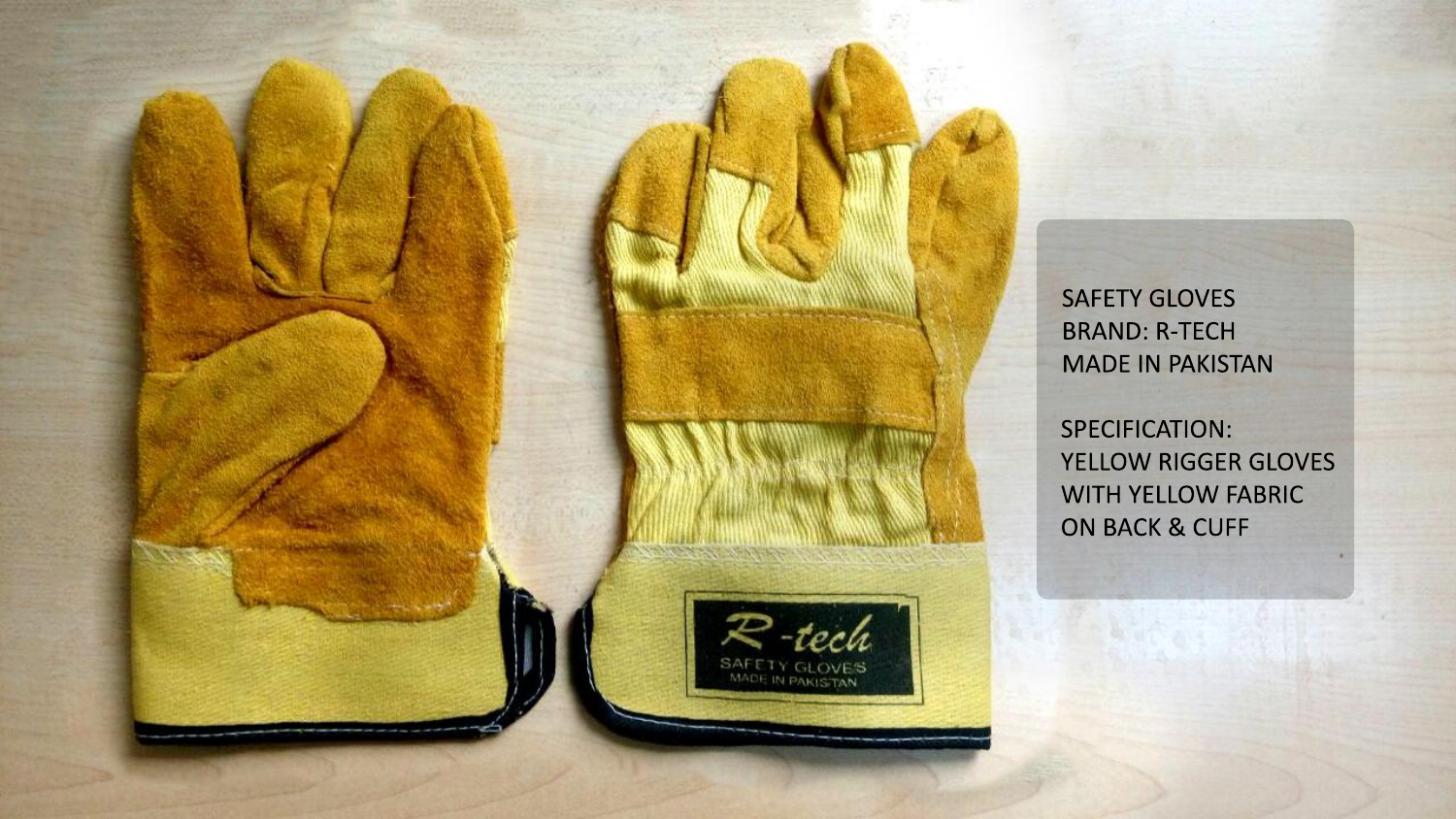SPECIFICATION: GREY RIGGER GLOVES WITH BLUE FABRIC ON BACK & CUFF



SAFETY GLOVES BRAND: R-TECH MADE IN PAKISTAN